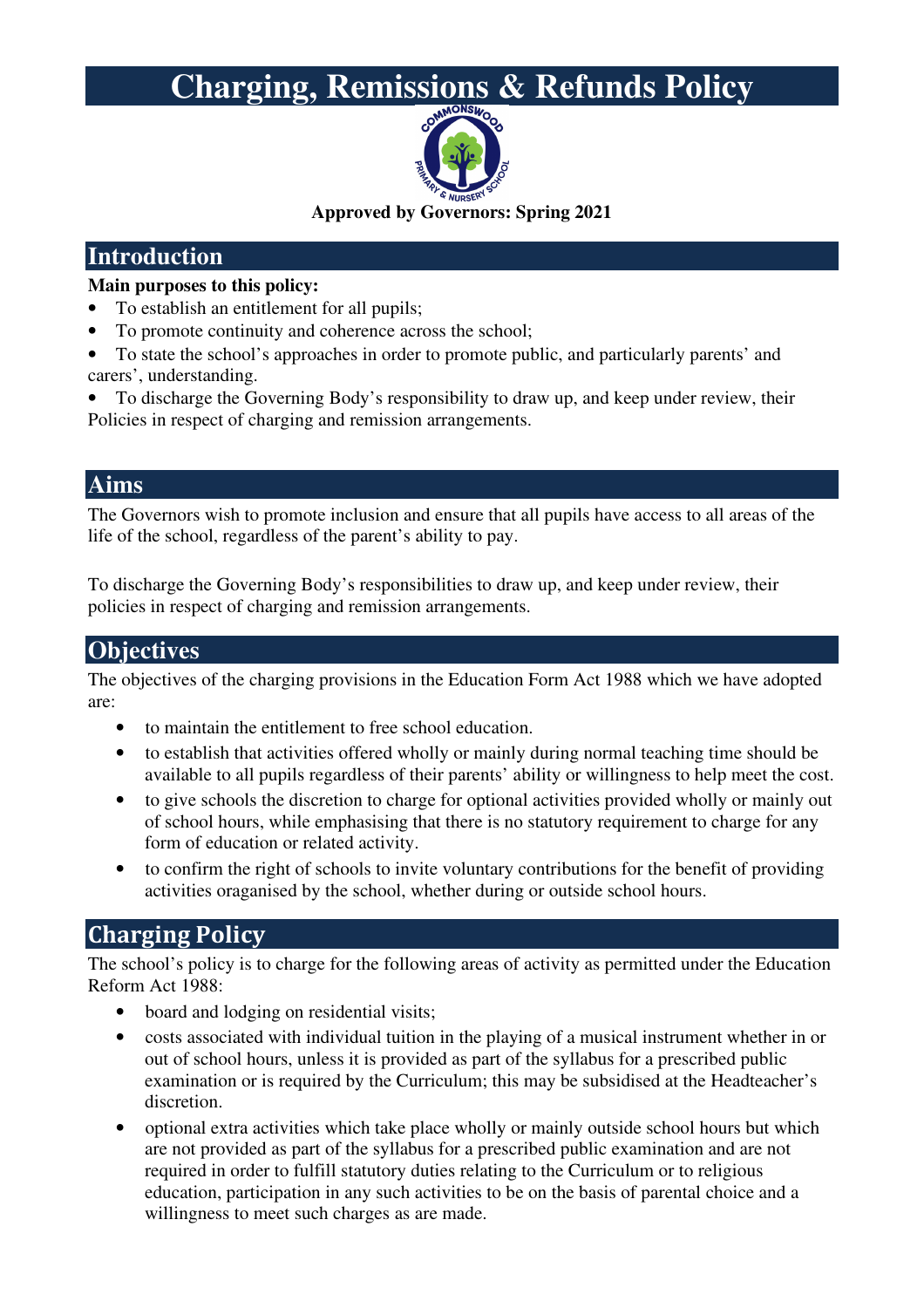- the cost of entering a pupil for a public examination not prescribed in regulations and for preparing the pupils for such an examination outside school hours.
- the cost of re-sits or prescribed public examinations where no further preparation has been provided by the school.
- the cost of entering a pupil for a second public examination when preparation by the school enables the pupils to take more than one examination.
- the cost in cash or in kind of ingredients and materials needed for practical subjects such as food technology and craft, design and technology if parents have indicated in advance a wish to own the finished product.

## **Remission Policy**

Schools are permitted to charge for the cost of board and lodging during residential school trips, even if they occur mainly during school time. This cost must not exceed the actual cost of the provision. The school will seek voluntary contributions to cover the cost of school trips.

Where the trip takes place wholly, or mainly, during school hours, children whose parents are in receipt of the following support payments will, in addition to having a free school lunch entitlement, also be entitled to the remission of the charge for board and lodging:

- Income Support
- Income-based Jobseekers Allowance
- Income-related Employment and Support Allowance
- Support under Part VI of the Immigration and Asylum Act 1999
- The guaranteed element of State Pension Credit
- Child Tax Credit (as long as you're not also entitled to Working Tax Credit and you don't get more than £16,190 a year)
- Working Tax Credit run-on (paid for 4 weeks after you stop qualifying for Working Tax Credit)
- Universal Credit.
- The school operates the County remission policy in relation to individual tuition in the playing of a musical instrument.
- The school will seek a voluntary contribution towards all off site visits.
- The school will seek a voluntary contribution towards all school educational visitors.
- Trips and visiting workshops will be cancelled in the event of insufficient contributions.

Any transport provided in school hours by the authority or a school to carry pupils between a school and any other place where education is to be provided by the authority must be provided free of charge, although voluntary contributions may be sought. In the case of travel direct from home however, parents may be asked to meet the cost of such travel. The policy is to expect that parents will meet the cost of such travel with any difference between this cost and normal home to school transport being met by the School or Authority.